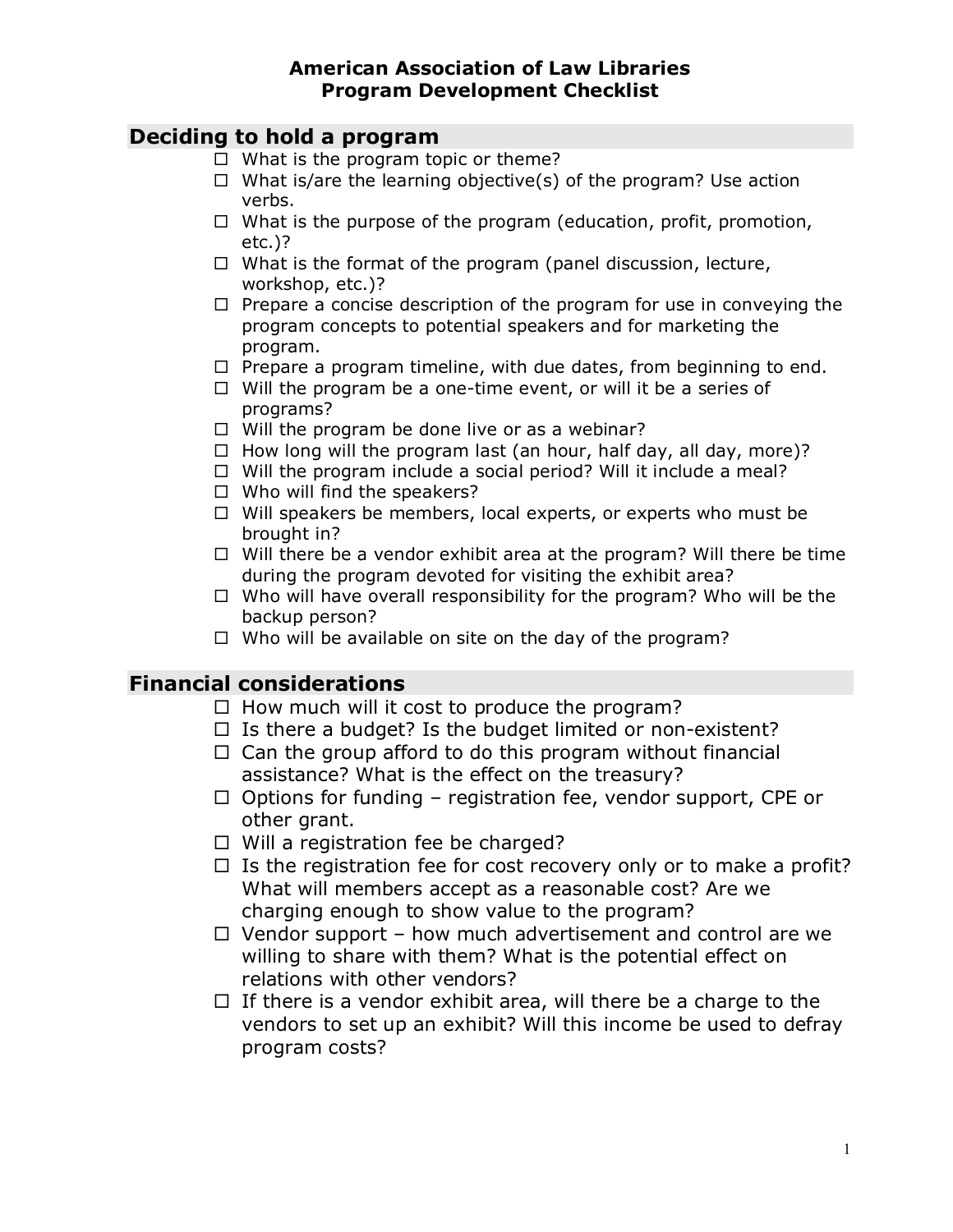- $\Box$  What grants are available? How long does the grant process take and what are the deadlines? What are the requirements for accepting the grant?
- □ Will extra insurance be required?

### **Venue considerations**

- $\Box$  Where can the program be held? A member's facility or another location?
- $\Box$  Is the location convenient enough for attendees to get to?
- $\Box$  Places to consider law school, large firm, public (non-law) library facilities, hotel/conference center.
- $\Box$  Will the venue provide food services?
- $\Box$  Can a caterer be accommodated with access and facilities (parking & loading, refuse, running water, heating, and refrigerating sources)?
- $\Box$  Is parking available?
- $\Box$  What security issues do we have to deal with when accessing the venue?
- $\Box$  Will overnight accommodations be required for some members? How much will it cost?
- $\Box$  Is equipment provided by the venue or must it be brought in (microphones, computer, projector, etc.)?
- $\Box$  Does the program require a vendor exhibit area? Is this part of the contract? What are the rules for exhibitors?
- $\Box$  Is the contract reasonable? What contract obligations exist? Who can sign it?
- $\Box$  What insurance is required? Is it beyond the basic AALL liability? How long does it take to obtain?
- $\Box$  Is there a room rental fee? Does it require a deposit? Will the program income cover the cost? When are the fees due?

## **Speaker considerations**

- $\Box$  Does the speaker need to be an expert in the area or only someone familiar with the topic?
- $\Box$  Could a member or local expert be found?
- $\Box$  How to find an expert AALL Speaker Database, professional associations, college/universities, law firms, private businesses, and referrals.
- $\Box$  Does the speaker have a fee? Honorarium? Speaker agreement?
- $\Box$  Is the speaker barred from taking money or a gift (ethics restrictions on public employees)?
- $\Box$  Are there travel fees? Is it paid upfront or reimbursed at a later date?
- $\Box$  Who makes the travel arrangements?
- $\Box$  Are overnight accommodations necessary?
- $\Box$  Do we have to pay for the speaker's meals?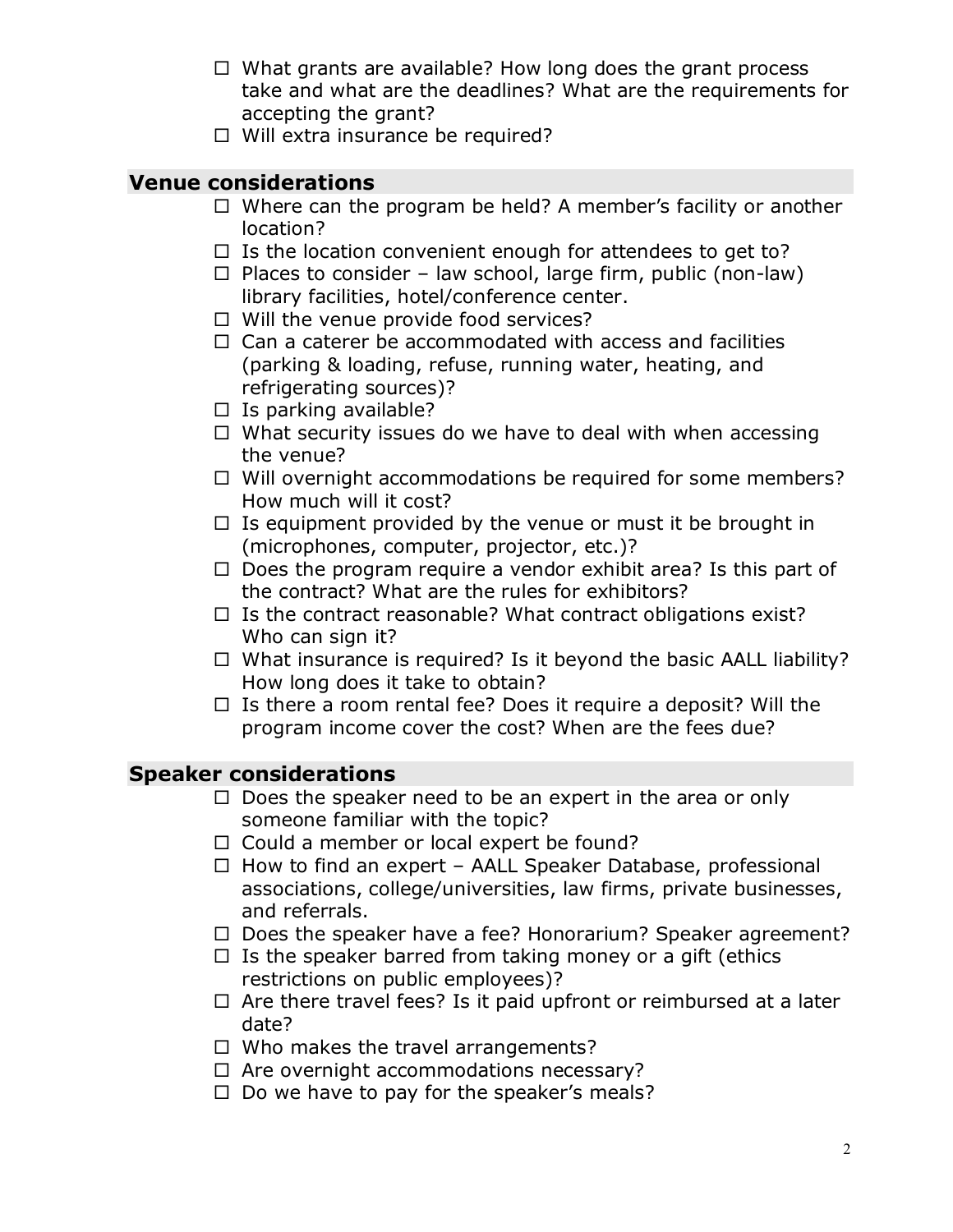- $\Box$  Are we paying for the speaker's meal at the program?
- $\Box$  If the speaker needs to stay overnight, do we have to entertain them?
- $\Box$  Will the speaker require transportation to and from the program? Who will be assigned to this task?
- $\Box$  Will the speaker provide the handouts, or do we need to produce and bring those for them?

## **Equipment**

- $\Box$  What equipment is needed for the program?
- $\Box$  Who is the pre-program and program onsite contact?
- $\Box$  Does the venue provide the equipment, or do we bring it in?
- $\Box$  What is the fee for rental of the equipment?
- $\Box$  Would a member's institution be willing to loan the equipment?
- $\Box$  Who is responsible for running the equipment? What support is available onsite?
- $\Box$  Will we need internet or teleconferencing connections in the room?

#### **Food**

- $\Box$  Will food be served during the program (lunch, dinner, breakfast, or snack)?
- $\Box$  Is food provided by the venue?
- $\Box$  Are there any food restrictions in the venue?
- $\Box$  Do we have to hire a caterer?
- $\Box$  Can we cater the food ourselves (coffee, soda, cookies, pastry, etc.)?
- $\Box$  Could we get a sponsor to provide the food?
- $\Box$  What less expensive options do we have (consider breakfast) before morning program as opposed to lunch following)?
- $\Box$  Do members have special food needs (strict vegetarian, common allergies)?
- $\Box$  If attendees bring family members or quests to the program, can they purchase guest meals at food functions?

### **Accommodations**

- $\Box$  Will members need overnight accommodations?
- $\Box$  Block rooms at one or more hotels.
- $\Box$  What cost would members consider reasonable?
- $\Box$  Is the location of the accommodations close to the venue and other facilities such as restaurants?

### **Promotion**

- $\Box$  How are we going to promote the program to members? (E-newsletter, AALL Calendar, Listservs, Blogs)?
- $\Box$  Create a promotion timeline and list of tasks.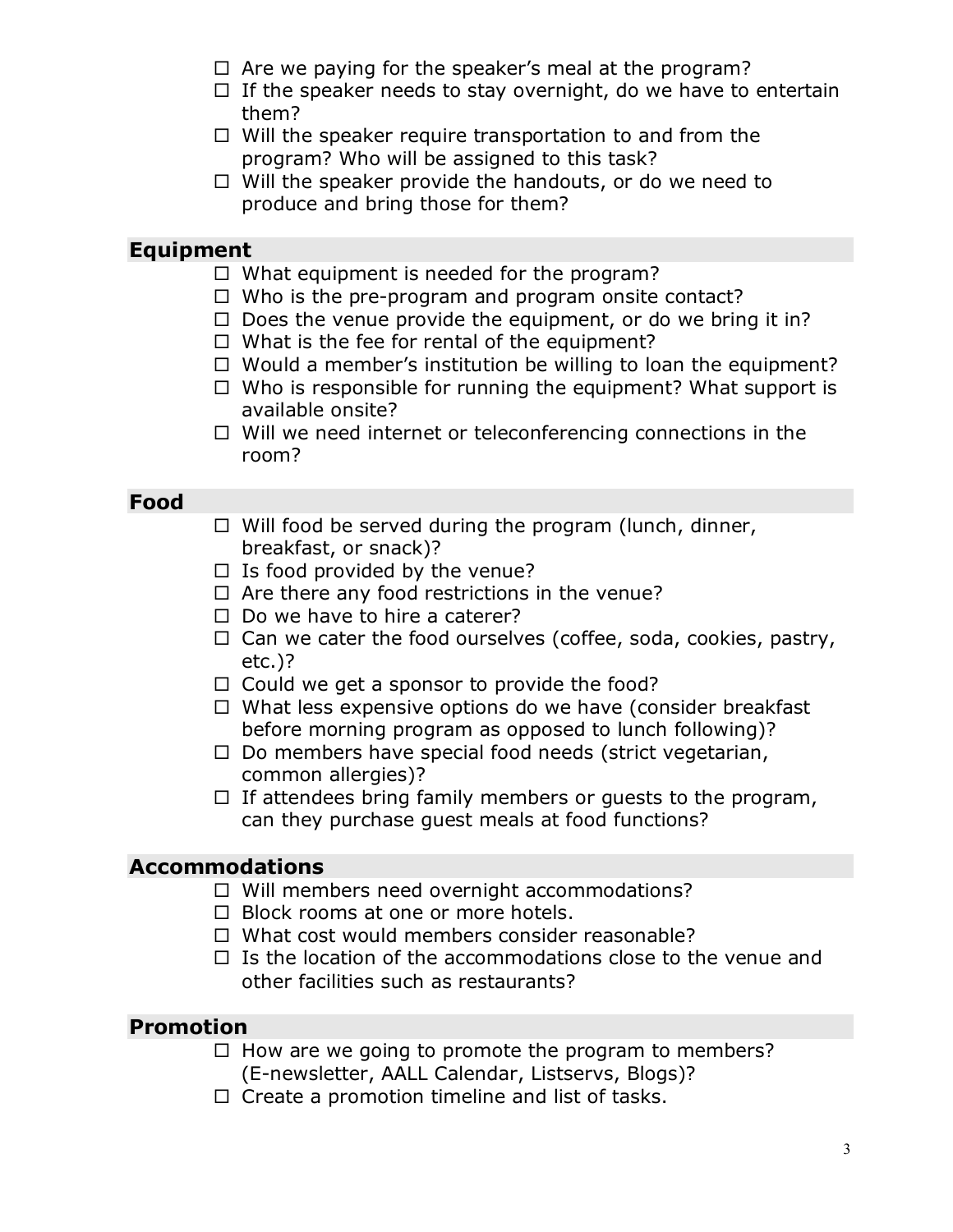- $\Box$  Is the program open to non-members or affiliated groups?
- $\Box$  Is the registration fee different for members and non-members?
- $\Box$  How are we going to promote the program to non-members?
- $\Box$  What is the promotion budget?
- $\Box$  Who is responsible for the promotion?

## **Accounting**

- $\Box$  Who is responsible for overseeing all the financial transactions? Who is the backup person?
- $\Box$  Are records being properly kept?
- $\Box$  Is the insurance in place?
- $\Box$  Are the contracts completed and signed?
- $\Box$  Are there any tax implications?
- $\Box$  Designate person(s) to manage all financial transactions on the day of the program.
- $\Box$  Have receipts and checks ready for use at the program if required.

# **Registration**

- $\Box$  How will the registrations and fees be collected (mail in, collected at the door, PayPal account)?
- $\Box$  Who will manage the RSVPs? How will confirmations be managed (mailed, email)?
- $\Box$  How will the registration and payments be tracked (Excel, accounting program, other)?
- $\Box$  Is there a no-show policy?
- $\Box$  Is the registration fee for members and non-members different?
- $\Box$  Is there an institutional rate?
- $\Box$  If the venue is a member institution is there a fee reduction for its employees?

# **Program day**

- $\Box$  Coordinators should be designated and arrive early to the venue.
- $\Box$  Have name tags available.
- $\Box$  Final test of all equipment should be conducted.
- $\Box$  Speakers should be greeted and introduced to officers and other key members.
- $\Box$  Sign-in sheets should be present and kept to provide members with confirmation record of attendance if requested.
- $\Box$  Will handouts be provided at the door in a packet or does the speaker prefer to hand out materials as they go?
- $\Box$  Designate person(s) to manage all financial transactions that day, registration payments, receipts for registration, and vendor payments.
- $\Box$  Keep all receipts from vendors.